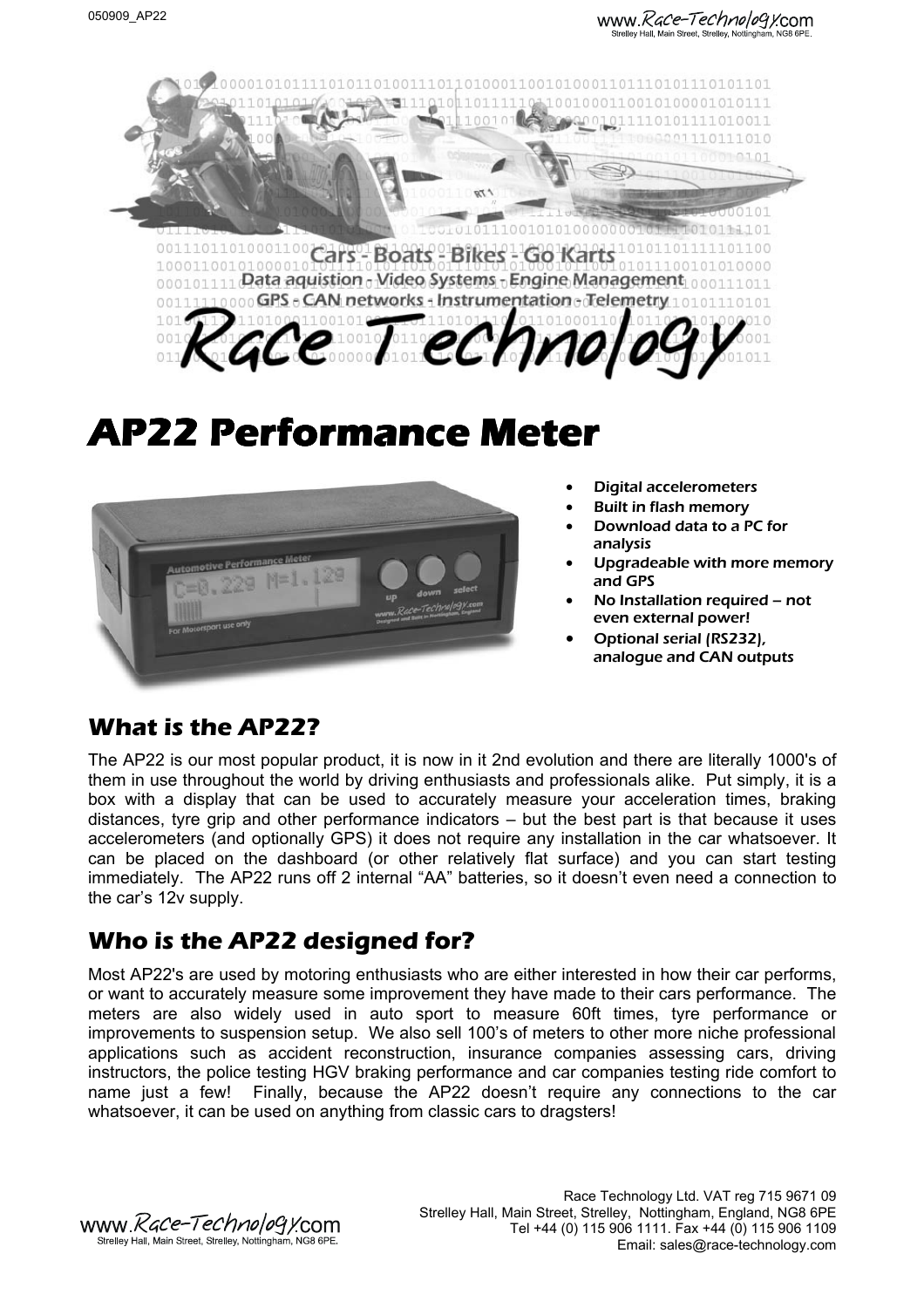# **What does it do?**

The AP22 contains a precision dual axis, digital accelerometer to accurately measure both how fast the vehicle is accelerating and how quickly it is cornering. The high performance microprocessor in the AP22 uses the measured accelerations to work out speed, distance, power (at the wheels), torque<sup>1</sup>, how close you are to the traction limit and even simple track maps.

# **Features of the AP22 performance meter**

The AP22 is a very accurate performance measurement instrument. In it's most basic form it is designed for short acceleration and braking runs. The data can be viewed on the screen and optionally stored for downloading to a computer at a later date for further analysis. With the optional analogue outputs and GPS3 module, the AP22 can be used for track mapping and integration into other data logging systems. The main features are as follows:

- Summary timing modes. For quick, easy, accurate performance measurements. The modes include: timing between any 2 speeds, timing over a set distance and timing over a quarter mile. Timing between speeds modes can be used for acceleration and braking runs, eg 0-60mph, 30-50mph or 100mph-0. Quarter mile timing is a special mode for drag racers and displays the times for rollout, 60ft, 330ft, 660ft, 0-60mph, 0-100mph as well as the quarter mile statistics.
- Display mode. Simply displays information on the screen eg. cornering force.
- Continuous mode. Logs all the data including speed and acceleration to the internal memory for analysis on the PC using the comprehensive software provided. With all the data stored up to 100 times every second, you can see exactly what is going on in incredible detail!
- **Configurable.** The AP22 is highly configurable: units can be set to either metric or imperial as required and set up details of up to 4 different cars can be stored for quick reference.
- Simple operation. The operation of the AP22 is very simple using its 3 buttons: up, down and select. The menu system is rather like operating a simple mobile phone.
- Non-volatile memory. The memory inside the AP22 keeps it's contents even when turned off and with the batteries removed. There are 3 different memory sizes available for the AP22, 10000 samples, 40000 samples or 80000 samples. At 100Hz sample rate the memory can store 100, 400 or 800 seconds respectively. At 25Hz sample rate the memory can store 400, 1600 or 3200 seconds (about 50minutes) respectively.
- Optional GPS. The AP22 is fully compatible with our GPS3 module which is available separately. If the GPS3 is attached to the AP22 then the speeds are even more accurate as the accelerometer "drift" is eliminated and the system can generate the same very high quality track maps that you get from our other "high end" logging products.
- External serial port. The serial port is used for downloading the logged data to your PC. upgrading the AP22 firmware or connecting the optional external GPS3 receiver.
- Fast processor. The AP22 uses the very latest, high speed RISC processor to ensure there is plenty of power for future expansion
- Silicon accelerometer. Inside the AP22 is a high precision dual axis accelerometer. The accelerometer is the same type that is used in our other products and uses a special digital output to ensure that the measurements are accurate and low noise.

 $1$  Note that Torque is only available using the analysis software by knowing the gearing on the car.

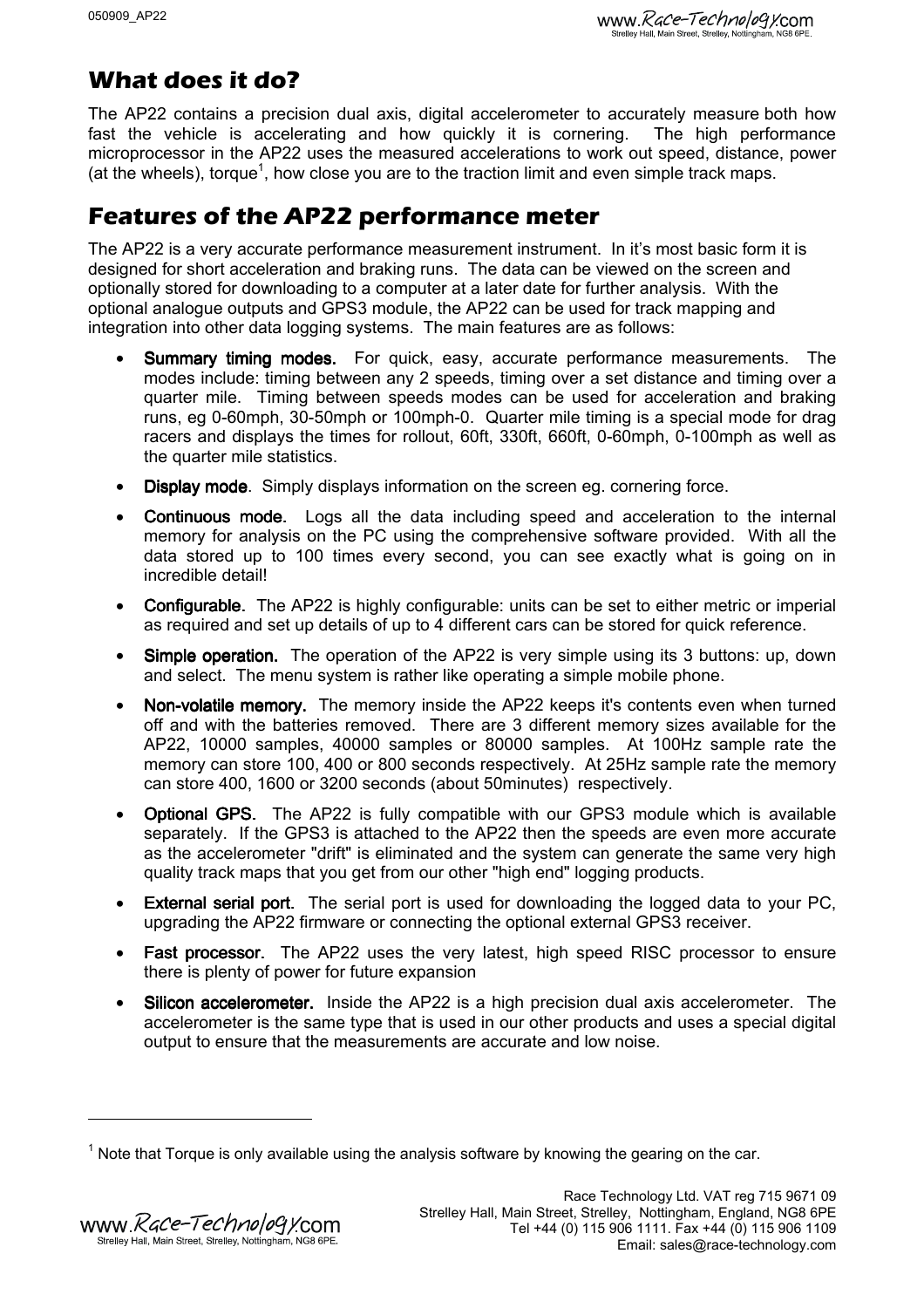# **Frequently Asked Questions**

# How does the performance meter connect to the car?

The performance meter does not make any direct or indirect connections to the car at all. Just to be absolutely clear it does not require wheel speed, engine speed, connections to power, or anything else. To measure your cars performance you take the performance meter out of the box, attach it to the dashboard or other flat(ish) surface, and away you go...

# So how does it work?

At the heart of the performance meters is a tiny silicon "micromachined" accelerometer. This consists of very small weight on a silicon chip, as the vehicle accelerates, the weight moves. You can demonstrate the same effect by suspending a weight on a length of string, as you pull away the pendulum will move backwards, if you brake the pendulum will move forward. By very precisely measuring exactly how much the weight moves the car's acceleration can be calculated.

# How does it measure speed and distance?

Once you know has fast your car is accelerating, it is easy to calculate the speed. If you accelerate at 1g from 0mph, you will be travelling at around 22mph after 1 second. If you measure this 100 times per second, then for each 1g of acceleration, your speed increases by 0.22mph at each measurement. Distance is calculated by knowing how fast you are travelling. So if your speed is 60mph, your distance will increase by 10.5 inches each time a measurement is taken.

#### How big are the performance meters?

The meters outside maximum dimensions are about 126mm x 68mm x 40mm.

# How much do the performance meter weigh?

The basic meter weighs in at about 200g.

# What software comes with the performance meters?

The AP22 meters comes with a comprehensive data analysis package for detailed analysis on a PC, a live monitor system that allows you to check the meters output in real time and a "reflash" utility that enables the user to update the meter to the latest firmware version.

#### Why do the performance meters use a 2 axis accelerometer, not a 3 axis accelerometer?

The answer is in our Truths and Myths FAQ on our web site... but the short answer is we don't do it because it doesn't help!

#### How is the meter powered?

The meter uses 2 "AA" type batteries.

# So I've got the meter, what do I do?

Go out and use it! For example, to do a 0-60mph test: Attach performance meter to the car. To turn the unit on press the select button (marked ·). Race Technology will appear briefly before entering the main menu. Press the up or down button until Summary Timing is displayed. Press the select button.

Press the up or down button until Time Between Speeds is displayed. With the car stationary, press select. Wait until the display changes to: "Ready to Start, 0.00g 0.10g" Accelerate past 60mph. Once past 60mph the display will show the time taken to travel between 0 and 60mph, for example:"0.0 - 60.0mph, 6.46s 370ft". After pressing select you will then be asked if you wish to store the data, pressing select again will return you to the main menu without storing the data.

# What leads come with the performance meter?

All performance meters are now shipped with a "RS232" style serial lead; this lead is required to download the data from AP22 meters as well as reflashing the firmware when required.

# My laptop doesn't have a serial connection, what do I do?

The easiest option is to get hold of a USB to serial adapter - these are available either from us at a cost of £30, or from your local computer store.

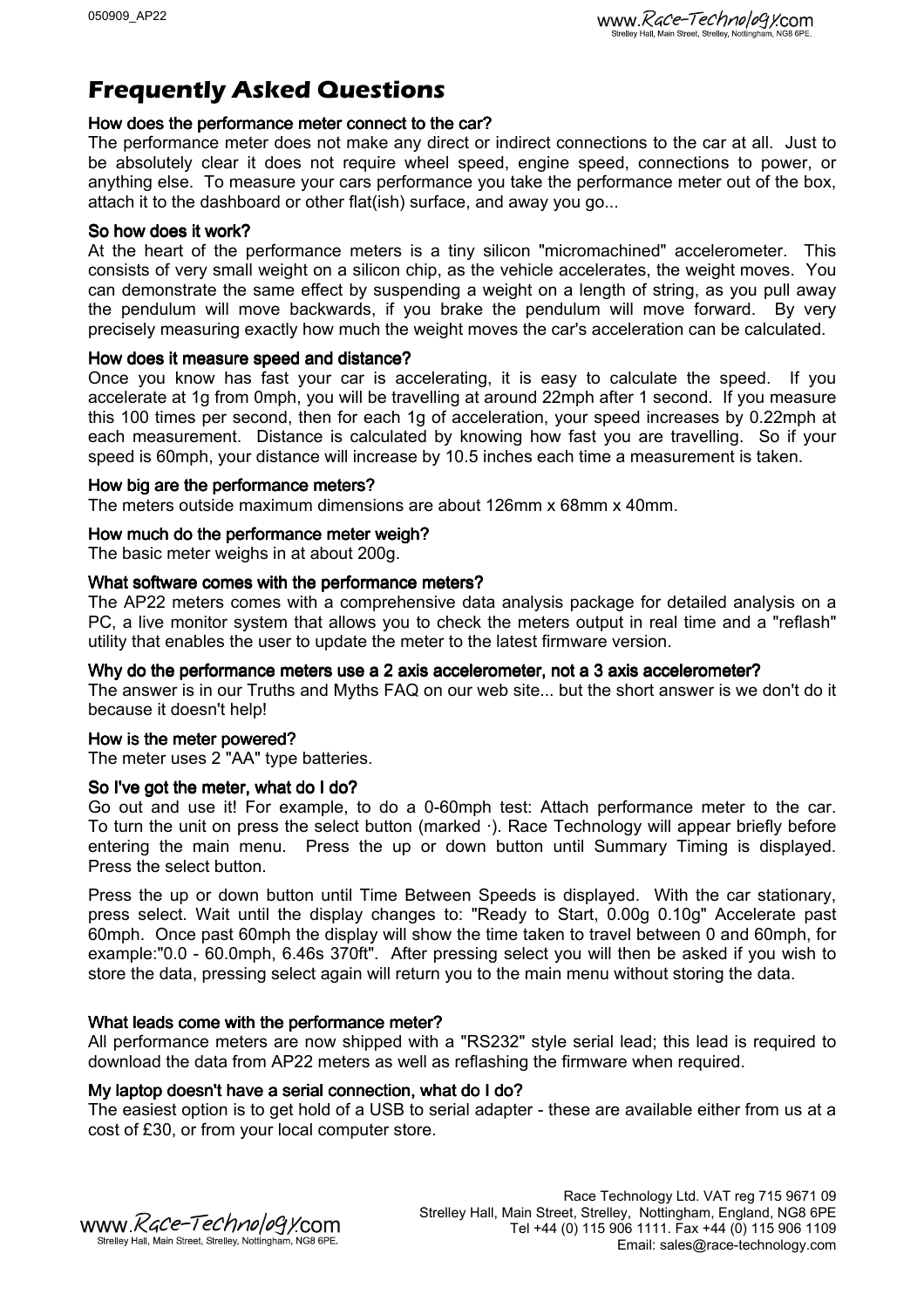# How is the meter packed?

The meter is supplied in a high quality, hinged black plastic case with a custom foam interior. The system is shipped in a plain cardboard box and protected with foam chips.

# What guarantee comes with the performance meter?

The meter comes with a full 1 years guarantee and lifetime email backup service.

# I've damaged my meter, can it be repaired?

No problem, we don't aim to make any profit from repairs - we just do them at out cost of time and materials. Drop us an email to arrange the details.

#### How do I change the meters batteries?

Gently squeeze the top half of the performance meter between finger and thumb. You should now be able to prise the top half of the case from the bottom. The front and back panels must remain with the TOP of the case. Inside the unit you should see two AA batteries. With the unit switched off, remove these and replace with two new cells, making sure the correct polarity is observed. Replace the bottom half of the unit and test. This will not affect any of the AP-22's settings, or any of the data stored in the internal memory.

# Can I use the meter to replace/calibrate my speedometer?

If your are using the AP22 in conjunction with the GPS3, then it can (and is) used for calibration of the speedometer - but it isn't really practical to replace you speedometer! If the AP22 is used in standalone mode then speed can't be displayed continuously, so it isn't really practical to use it for speedometer calibration.

# I have to accelerate to about 68mph before the meter registers I've done a 0-60mph test, what's wrong?

This is quite common! The speedometer is normally designed to read about 10% too high at about 70mph.

#### How long do the batteries last?

The batteries last for about 30 hours continuous use… that's a lot of acceleration runs!

# What is the resolution of the performance meter?

There are two parts to the resolution; the internal resolution at which calculations are done, and the external resolution at which the results are displayed. Internal g-force resolution is 1/256 g. speed calculation resolution is, 54.3 inches per hour. Distance resolution is 0.04 inches, External g-force resolution is 0.01g, speed resolution is 0.1mph or 0.1kph. Distance resolution is 1ft or 1m. Power resolution is 1hp or 1kW.

#### How accurate is the performance meter?

After a great deal of testing the performance meter on all sorts of different vehicles, it has proved to be accurate to within 2-3% straight out of the box. Once it has been set up for your particular car (for example at a drag strip), measurements will be within 1%.

#### How is the performance meter calibrated?

Each unit is individually calibrated during production. The calibration is stored internally and should never need changing (although it can be reset by the user if required).

#### How is the performance meter mounted in the car?

The performance meter should be mounted on a flat, level surface in the car, such as the dashboard or centre console. We found that the best way to mount it was either using sticky back velcro or simply blu-tac, both of which are supplied.

# What if I can't mount it level?

When timing operations are started, the performance meter checks how level it is, and compensates for any tilt errors. If the tilt is too much it will display a message telling you. If it's within range, the unit will compensate for the tilt using Active Tilt Compensation. This reduces the error for large tilt angles by accounting for not only the offset caused by the units tilt, but also for the reduction in sensitivity caused by the tilt. This extra compensation increases the angle you can mount it at before you get a 1% error from less than 8 degrees to over 23 degrees.

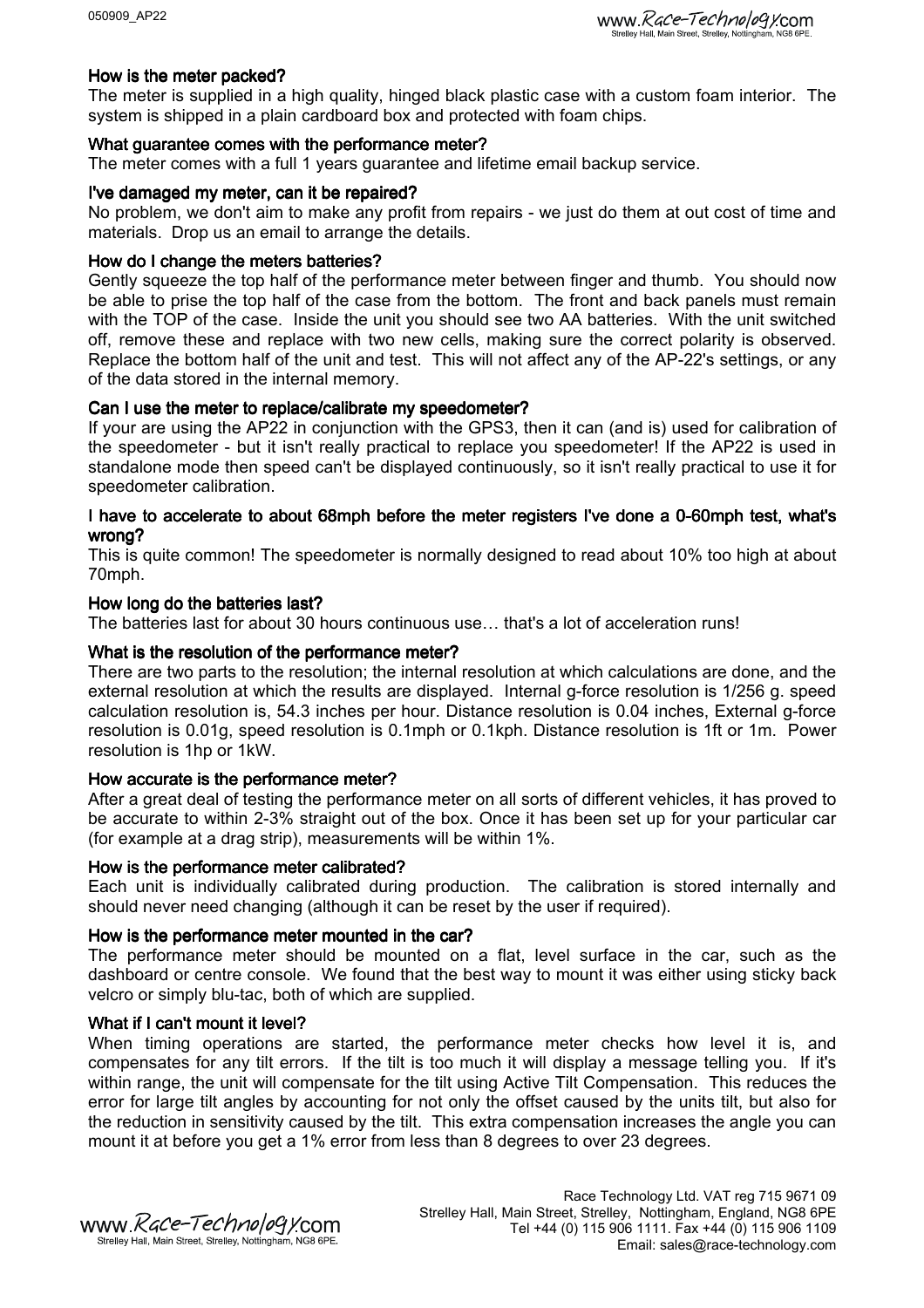#### My car squats down at the back when accelerating. Won't this affect the results?

Indeed it will, as the angle of the performance meter changes, two factors come into effect. The first is that the earth's gravity will affect the reading, increasing it. The second is that the sensitivity to the vehicles acceleration will be decreased. The overall result is in optimistic readings from the accelerometer. To overcome this, we have a built in "Tilt Factor", which applies a clever correction algorithm to compensate for the effect. Ideally this would be set by testing against a known timing system such as at a quarter mile strip, and changed until the results are closest. However, typical values for different car types are given in the instruction manual.

#### What is Rollout?

At the start of a quarter mile strip, there are two sets of timing beams, the pre-stage and the stage. The car must break both beams before it is said to be staged. The timing will start when the stage beam is re-made as the vehicle moves forward. Because of this, it is possible for the vehicle to move some distance before the timing starts. This is called the rollout and can be up to a foot.

#### What are CdA and Rolling Resistance?

In car specifications, the drag coefficient (Cd) is sometimes quoted. This may be a figure like 0.30 for a sleek saloon car, or up to 0.70 or more for a car like a lotus 7. What they don't usually tell you though is the frontal area of the car. The bigger the frontal area  $(A)$ , the more drag, as CdA=Cd  $x$ A. If you know the frontal area and Cd of the car, you can calculate the drag power.

Rolling resistance is the resistance between the tyres and the road. The power required to overcome this increases in proportion to speed.

#### How do I calculate CdA and Rolling Resistance?

The easiest way to calculate the CdA and the rolling resistance is to use the Race-Technology Coastdown Calculator Which is available from our website. To use this you need to drive at around 50mph and time how long it takes to coast down to a lower speed.

#### If the GPS3 is attached, how often do you get GPS speed updates?

The GPS system calculates speed 5 times a second. However, this data is combined with the data from the accelerometers to calculate speed 100 times every second with very high accuracy.

#### If the GPS3 is attached, how often do you get GPS position updates?

The GPS system calculates position 5 times a second. However, this data is combined with the data from the accelerometers to calculate position 100 times every second with very high accuracy.

#### If the GPS3 is attached what benefits do I get?

Once the GPS3 is attached, the AP22 automatically senses it and uses the data. The GPS data is combined with accelerometers to calculate speed and position 100 times every second. Using an AP22 without GPS means that the speed/track maps will "drift off". They are only really accurate for about a minute on flat road. With GPS data available the "drift" is eliminated - so for short runs you won't see much benefit, but longer runs the data still be very accurate enabling whole races to be logged and analysed.

#### Are they in stock?

We normally have a few hundred in stock at any one time.